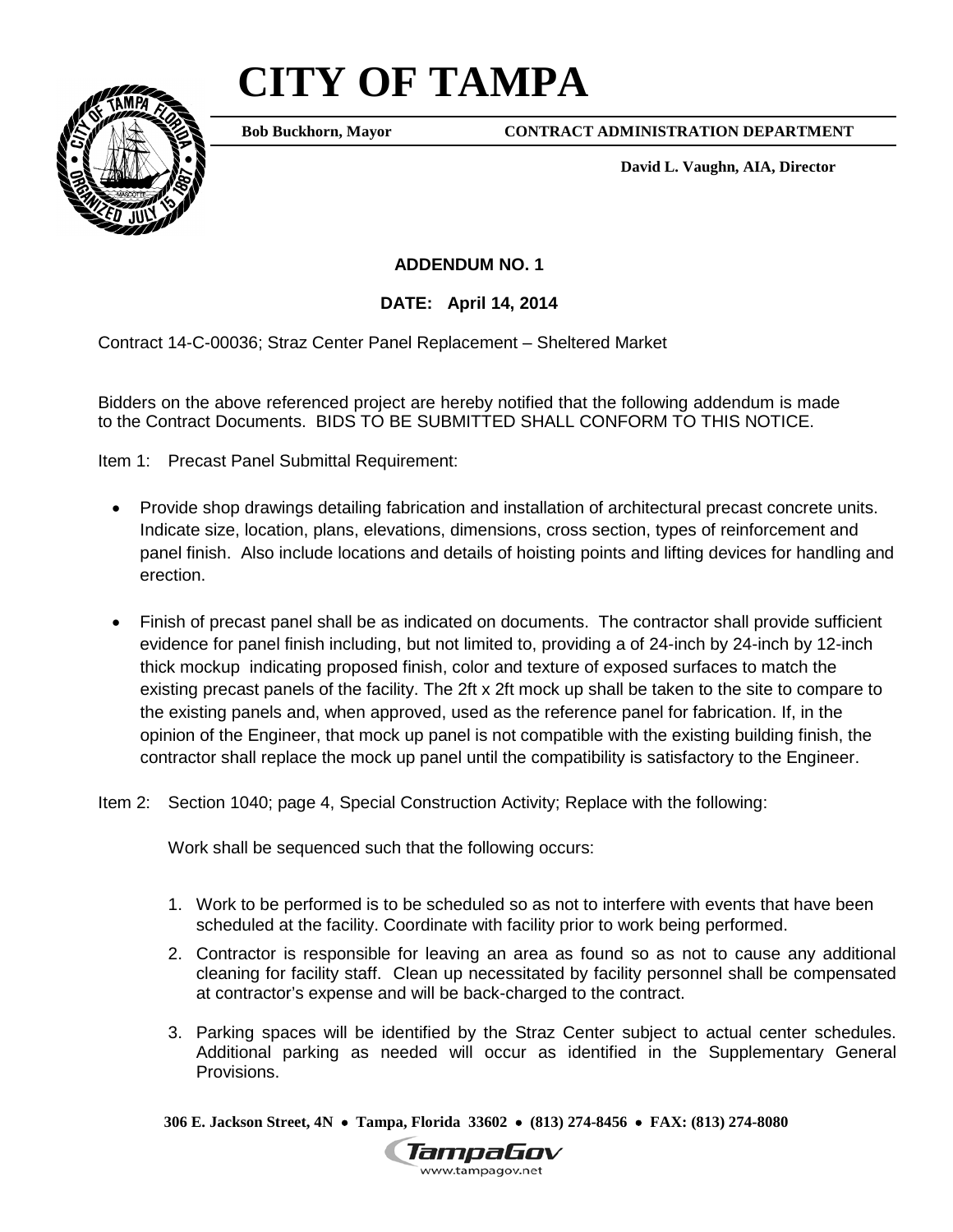4. Straz Center Activities/Events will be ongoing. For schedule of events refer to Section 01041. After May 27, 2014 is the required minimum start time for this project. There shall be no work on July 19, and 26; and, September 13 and 20, 2014. The Straz Center may consider other windows of construction time dependent upon the Contractor's actual schedule in coordination with Straz Center's schedule.

Item 3: Attached for reference is the pre-bid meeting sign-in sheet.

All other provisions of the Contract Documents and Specifications not in conflict with this Addendum shall remain in full force and effect. Questions are to be e-mailed to Contract Administration@tampagov.net.

*Jim Greiner*

Jim Greiner, P.E., Contract Management Supervisor